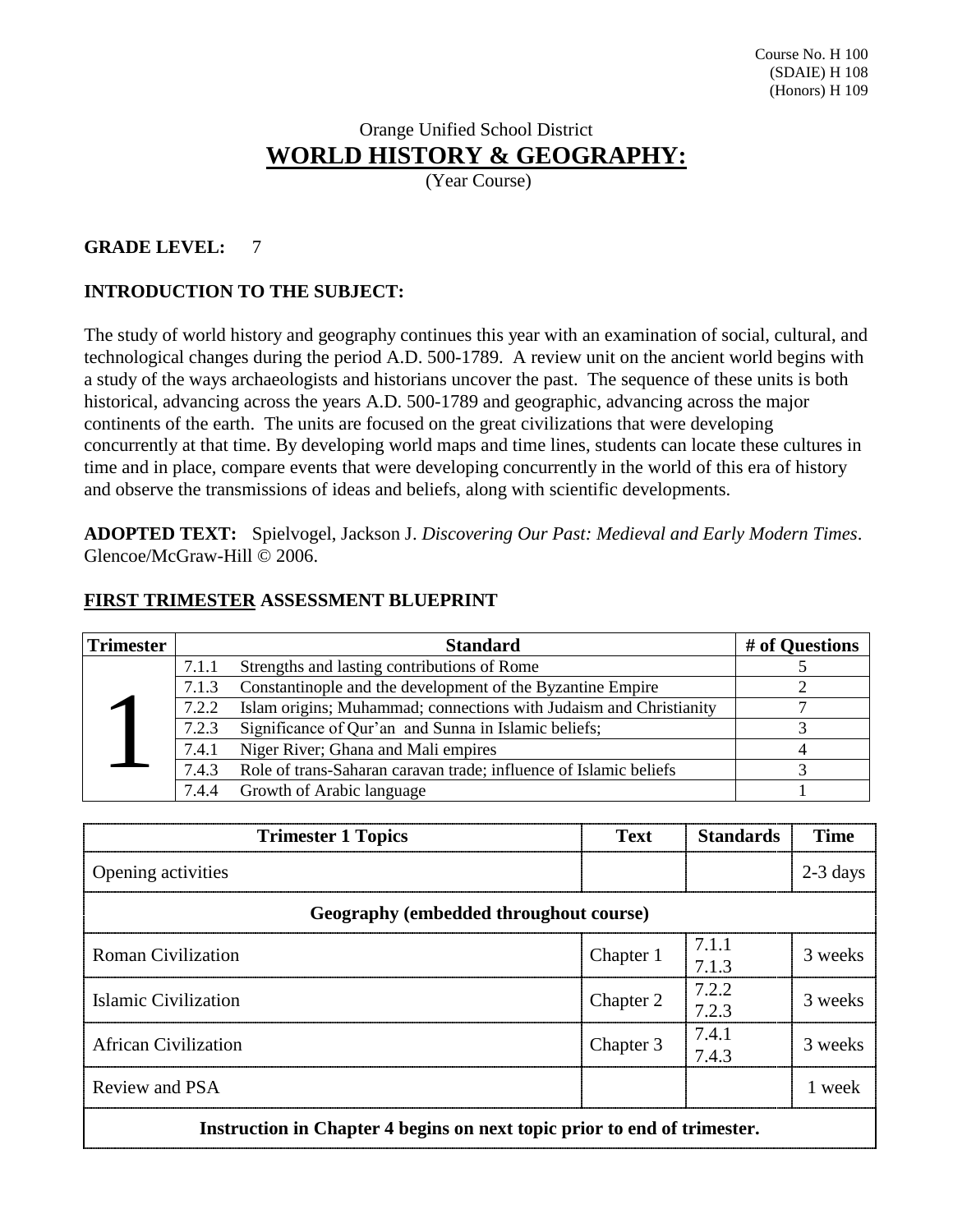# **SECOND TRIMESTER**

# **ASSESSMENT BLUEPRINT**

| <b>Trimester</b> |       | <b>Standard</b>                                                    | # of Questions |
|------------------|-------|--------------------------------------------------------------------|----------------|
|                  | 7.3.1 | Reunification of China; Tang Dynasty; spread of Buddhism           |                |
|                  | 7.3.3 | Influences of Confucianism                                         | 2              |
|                  | 7.3.5 | Discovery of tea; manufacture of paper; wood-block printing, etc.  | 3              |
|                  | 7.3.6 | Development of imperial state; scholar-official class              |                |
|                  | 7.5.1 | Significance of Japan's proximity to China and Korea               | 3              |
|                  | 7.5.3 | Lord-vassal system; shogun, daimyo, samurai; warrior code          | 3              |
|                  | 7.5.6 | Role of samurai in military society                                | ↑              |
|                  | 7.6.3 | Role of feudalism in medieval European economy                     |                |
|                  | 7.6.4 | Conflict and cooperation between Papacy and European monarchs      | ↑              |
|                  | 7.6.5 | Medieval English legal/constitution practices and modern democracy | $\mathfrak{D}$ |
|                  | 7.6.6 | Crusades                                                           | $\mathfrak{D}$ |
|                  | 7.6.8 | Importance of the Catholic church                                  |                |

| <b>Trimester 2 Topics</b>                                                               | <b>Text</b>            | <b>Standards</b>                 | <b>Time</b>                        |
|-----------------------------------------------------------------------------------------|------------------------|----------------------------------|------------------------------------|
| China in the Middle Ages                                                                | Chapter 4              | 7.3.1<br>7.3.3<br>7.3.5<br>7.3.6 | 4 weeks<br>$(2 \text{ in Tri } 1)$ |
| Medieval Japan                                                                          | Chapter 5 7.5.3        | 7.5.1<br>7.5.6                   | 3 weeks                            |
| <b>Medieval Europe</b>                                                                  | Chapter $6 \mid 7.6.5$ | 7.6.3<br>7.6.4<br>7.6.6<br>7.6.8 | 5 weeks                            |
| Review and PSA                                                                          |                        |                                  | 1 week                             |
| Suggested DBQ: How different were Christian and Muslim<br>responses to the Black Death? |                        | 7.6.7                            | 1 week                             |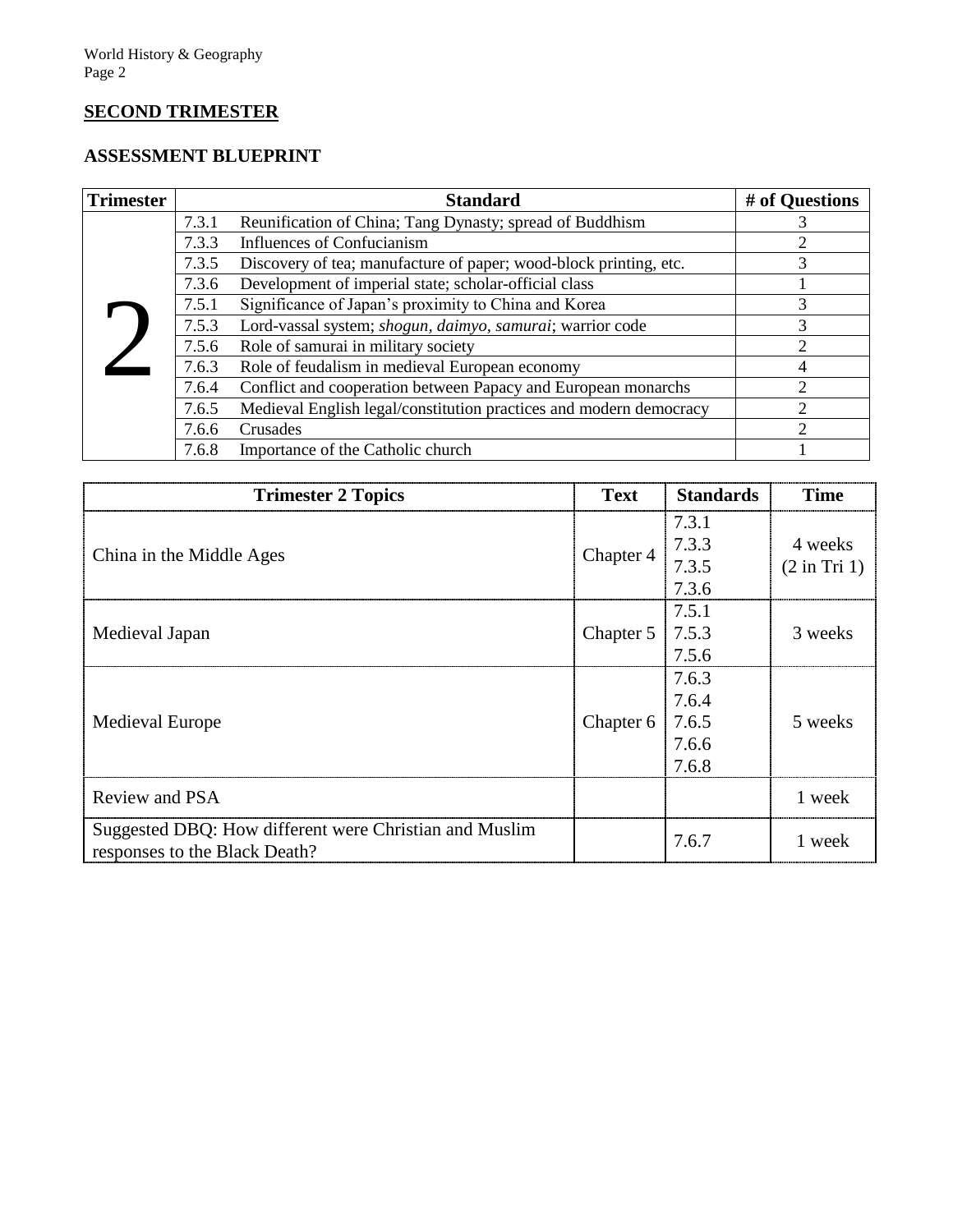# **THIRD TRIMESTER**

# **ASSESSMENT BLUEPRINT**

| <b>Trimester</b> |        | <b>Standard</b>                                                          | # of Questions |
|------------------|--------|--------------------------------------------------------------------------|----------------|
|                  | 7.7.2  | Roles of people in Mesoamerican and Andean civilizations                 |                |
|                  | 7.7.3  | Aztec and Incan empires                                                  | 6              |
|                  | 7.8.1  | Revival of classical learning and the arts; humanism                     | 2              |
|                  | 7.8.4  | Growth and effects of new ways of disseminating information              |                |
|                  | 7.8.5  | Advances in literature, the arts, science, etc.; Dante, da Vinci, et.al. | 4              |
|                  | 7.9.1  | Causes for weakening of the Catholic church                              |                |
|                  | 7.9.2  | Ideas of major figures of the Reformation                                | 3              |
|                  | 7.9.4  | Catholic/Protestant regions of Europe                                    |                |
|                  | 7.10.1 | Roots of Scientific Revolution                                           | 2              |
|                  | 7.10.2 | Significance of new scientific theories/inventions                       | 3              |
|                  | 7.11.1 | Voyages of discovery; routes, influence of cartography                   |                |
|                  | 7.11.3 | Origins of capitalism; influence of mercantilism/cottage industry        | 3              |
|                  | 7.11.5 | Enlightenment thinkers (Locke, Montesquieu, American founders)           | 4              |

| <b>Trimester 3 Topics</b>                  | <b>Text</b> | <b>Standards</b>           | <b>Time</b> |
|--------------------------------------------|-------------|----------------------------|-------------|
| The Renaissance                            | Chapter 7   | 7.8.1<br>7.8.4<br>7.8.5    | 2 weeks     |
| The Reformation                            | Chapter 8   | 7.9.1<br>7.9.2<br>7.9.4    | 2 weeks     |
| The Americas                               | Chapter 9   | 7.7.2<br>7.7.3             | 2 weeks     |
| Age of Exploration                         | Chapter 10  | 7.11.1<br>7.11.3           | 1 week      |
| The Enlightenment                          | Chapter 11  | 7.10.1<br>7.10.2<br>7.11.5 | 2 weeks     |
| Review and PSA                             |             |                            | 1 week      |
| Suggested DBQ: What drove the sugar trade? |             | 7.11.3                     | 1 week      |

**Date of Content Revision:** June 2011

**Date of Board Approval:** October 21, 1999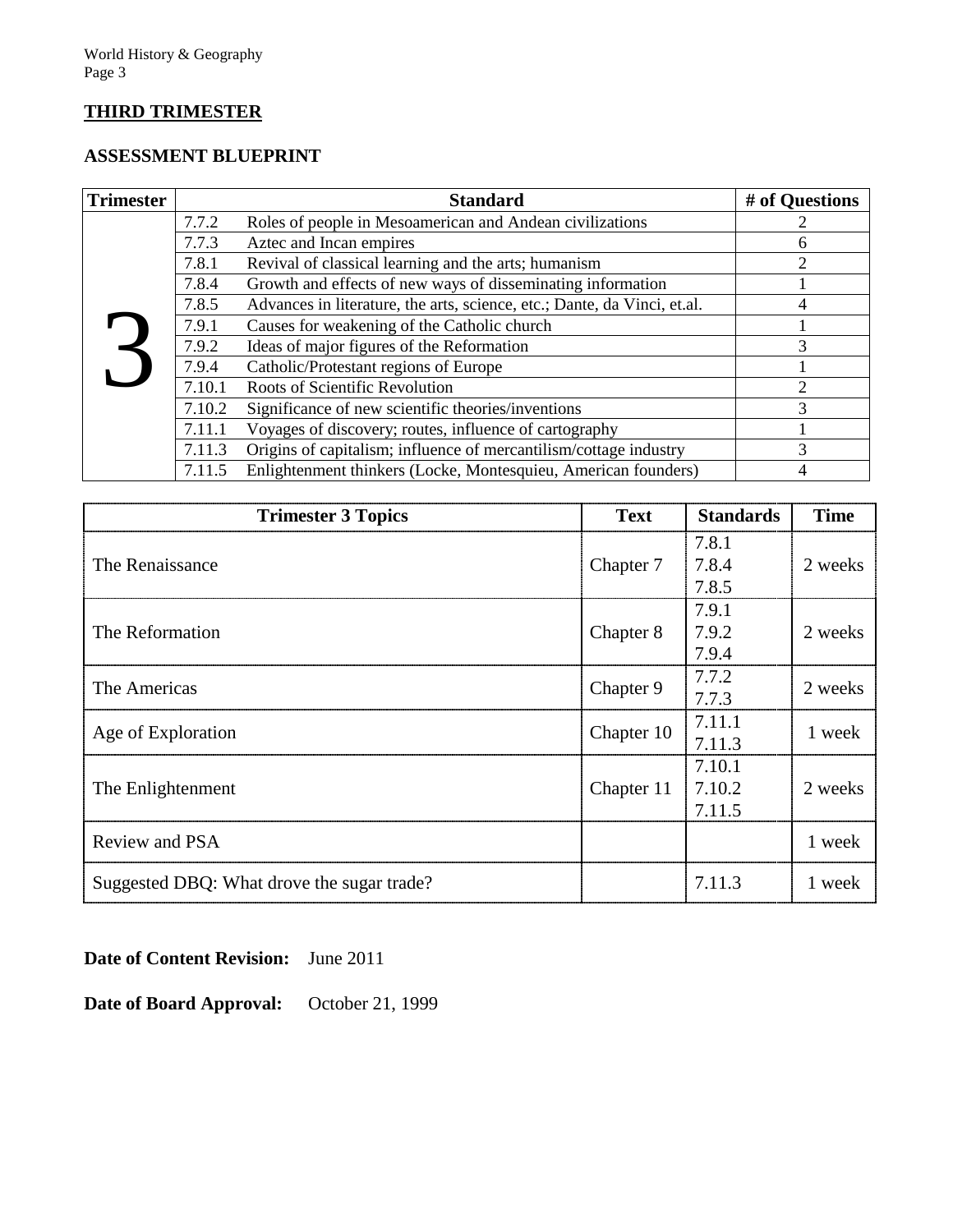| <b>CALIFORNIA CONTENT STANDARDS: GRADE 7</b>                                                                                                                                                                                                                                                                                                                                                                                                                                                                                                                                                                                                                                                                                                                                                                                                                                                                                                                                                                                                                                                                                                                            | # of<br><b>Items</b> | $\frac{9}{6}$ |
|-------------------------------------------------------------------------------------------------------------------------------------------------------------------------------------------------------------------------------------------------------------------------------------------------------------------------------------------------------------------------------------------------------------------------------------------------------------------------------------------------------------------------------------------------------------------------------------------------------------------------------------------------------------------------------------------------------------------------------------------------------------------------------------------------------------------------------------------------------------------------------------------------------------------------------------------------------------------------------------------------------------------------------------------------------------------------------------------------------------------------------------------------------------------------|----------------------|---------------|
| <b>WORLD HISTORY AND GEOGRAPHY: MEDIEVAL AND EARLY MODERN</b><br><b>TIMES</b><br>Students in grade seven study the social, cultural, and technological<br>changes that occurred in Europe, Africa, and Asia in the years A. D. 500-<br>1789. After reviewing the ancient world and the ways in which<br>archaeologists and historians uncover the past, students study the<br>history and geography of great civilizations that were developing<br>concurrently throughout the world during medieval and early modern<br>times. They examine the growing economic interaction among<br>civilizations as well as the exchange of ideas, beliefs, technologies, and<br>commodities. They learn about the resulting growth of Enlightenment<br>philosophy and the new examination of the concepts of reason and<br>authority, the natural rights of human beings and the divine right of kings,<br>experimentalism in science, and the dogma of belief. Finally, students<br>assess the political forces let loose by the Enlightenment, particularly the<br>rise of democratic ideas, and they learn about the continuing influence of<br>these ideas in the world today. |                      | 31%           |
| <b>Reporting Cluster 2:</b><br>LATE ANTIQUITY AND THE MIDDLE AGES (formerly titled MIDDLE AGES)                                                                                                                                                                                                                                                                                                                                                                                                                                                                                                                                                                                                                                                                                                                                                                                                                                                                                                                                                                                                                                                                         | 14                   | 18%           |
| Students analyze the causes and effects of the vast expansion and<br>7.1<br>ultimate disintegration of the Roman Empire.                                                                                                                                                                                                                                                                                                                                                                                                                                                                                                                                                                                                                                                                                                                                                                                                                                                                                                                                                                                                                                                | 1                    |               |
| 1. Study the early strengths and lasting contributions of Rome (e.g., significance<br>of Roman citizenship; rights under Roman law; Roman art, architecture,<br>engineering, and philosophy; preservation and transmission of Christianity)<br>and its ultimate internal weaknesses (e.g., rise of autonomous military<br>powers within the empire, undermining of citizenship by the growth of<br>corruption and slavery, lack of education, and distribution of news).                                                                                                                                                                                                                                                                                                                                                                                                                                                                                                                                                                                                                                                                                                | $A^{**}$             |               |
| 2. Discuss the geographic borders of the empire at its height and the factors<br>that threatened its territorial cohesion.                                                                                                                                                                                                                                                                                                                                                                                                                                                                                                                                                                                                                                                                                                                                                                                                                                                                                                                                                                                                                                              | $C^{**}$             |               |
| 3. Describe the establishment by Constantine of the new capital in<br>Constantinople and the development of the Byzantine Empire, with an<br>emphasis on the consequences of the development of two distinct European<br>civilizations, Eastern Orthodox and Roman Catholic, and their two distinct<br>views on church-state relations.                                                                                                                                                                                                                                                                                                                                                                                                                                                                                                                                                                                                                                                                                                                                                                                                                                 | $B^{\ast\ast}$       |               |
| Students analyze the geographic, political, economic, religious, and<br>7.2<br>social structures of civilizations of Islam in the Middle Ages.                                                                                                                                                                                                                                                                                                                                                                                                                                                                                                                                                                                                                                                                                                                                                                                                                                                                                                                                                                                                                          |                      |               |
| 1. Identify the physical features and describe the climate of the Arabian<br>peninsula, its relationship to surrounding bodies of land and water, and<br>nomadic and sedentary ways of life.                                                                                                                                                                                                                                                                                                                                                                                                                                                                                                                                                                                                                                                                                                                                                                                                                                                                                                                                                                            | $C^{**}$             |               |
| 2. Trace the origins of Islam and the life and teachings of Muhammad, including<br>Islamic teachings on the connection with Judaism and Christianity.                                                                                                                                                                                                                                                                                                                                                                                                                                                                                                                                                                                                                                                                                                                                                                                                                                                                                                                                                                                                                   | $A^{**}$             |               |
| 3. Explain the significance of the Qur'an and the Sunnah as the primary sources<br>of Islamic beliefs, practice, and law, and their influence in Muslims' daily life.                                                                                                                                                                                                                                                                                                                                                                                                                                                                                                                                                                                                                                                                                                                                                                                                                                                                                                                                                                                                   | $A^{**}$             |               |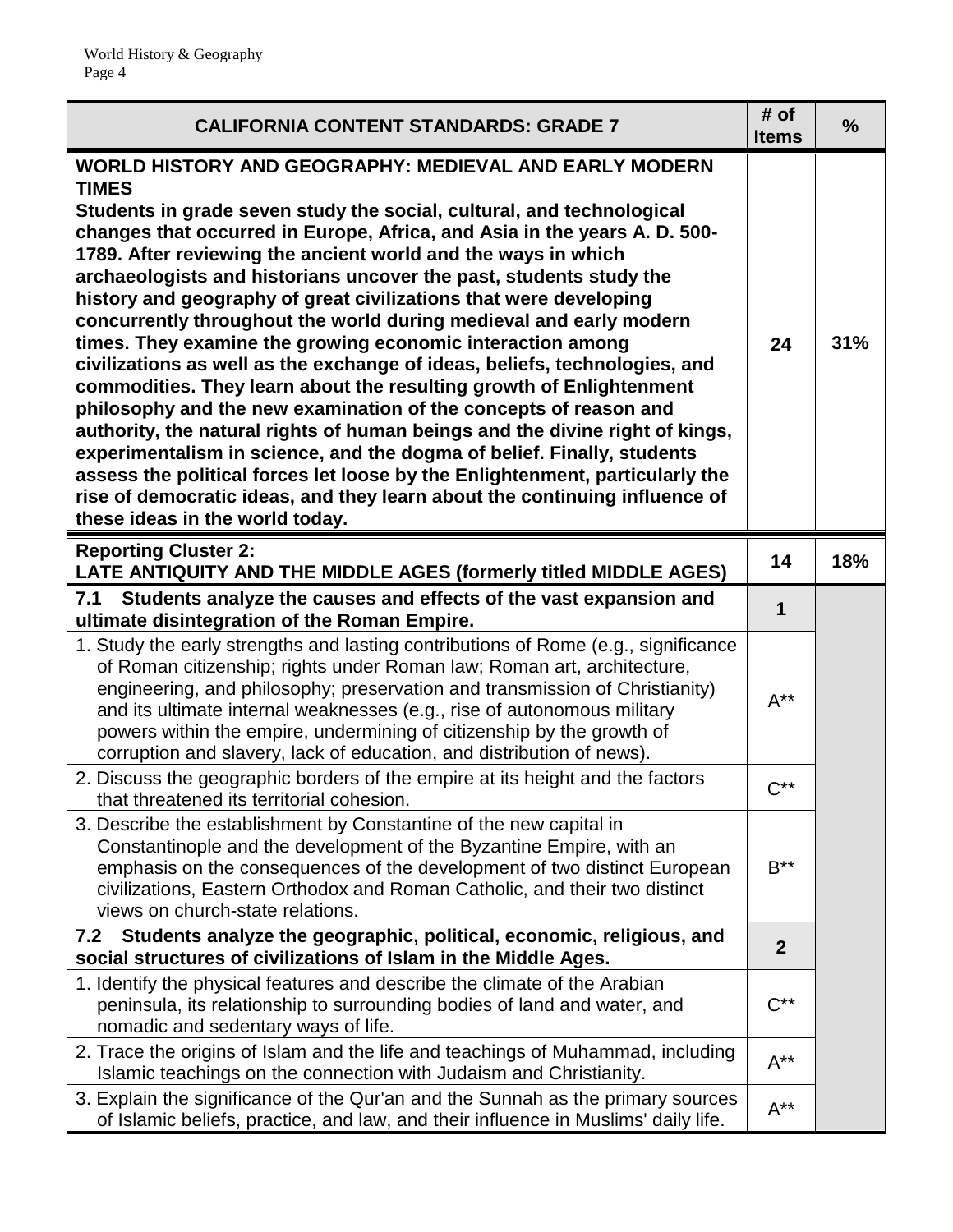| <b>CALIFORNIA CONTENT STANDARDS: GRADE 7</b>                                                                                                                                                                                                                               | # of<br><b>Items</b> | $\frac{0}{0}$ |
|----------------------------------------------------------------------------------------------------------------------------------------------------------------------------------------------------------------------------------------------------------------------------|----------------------|---------------|
| 4. Discuss the expansion of Muslim rule through military conquests and treaties,<br>emphasizing the cultural blending within Muslim civilization and the spread<br>and acceptance of Islam and the Arabic language.                                                        | $B^{\ast\ast}$       |               |
| 5. Describe the growth of cities and the establishment of trade routes among<br>Asia, Africa, and Europe, the products and inventions that traveled along<br>these routes (e.g., spices, textiles, paper, steel, new crops), and the role of<br>merchants in Arab society. | $C^{**}$             |               |
| 6. Understand the intellectual exchanges among Muslim scholars of Eurasia<br>and Africa and the contributions Muslim scholars made to later civilizations in<br>the areas of science, geography, mathematics, philosophy, medicine, art,<br>and literature.                | $B^{**}$             |               |
| Students analyze the geographic, political, economic, religious, and<br>7.3<br>social structures of the civilizations of China in the Middle Ages.                                                                                                                         | $\overline{2}$       |               |
| 1. Describe the reunification of China under the Tang Dynasty and reasons for<br>the spread of Buddhism in Tang China, Korea, and Japan.                                                                                                                                   | $A^{**}$             |               |
| 2. Describe agricultural, technological, and commercial developments during<br>the Tang and Sung periods.                                                                                                                                                                  | $\star$              |               |
| 3. Analyze the influences of Confucianism and changes in Confucian thought<br>during the Sung and Mongol periods.                                                                                                                                                          | $B***$               |               |
| 4. Understand the importance of both overland trade and maritime expeditions<br>between China and other civilizations in the Mongol Ascendancy and Ming<br>Dynasty.                                                                                                        | $\star$              |               |
| 5. Trace the historic influence of such discoveries as tea, the manufacture of<br>paper, wood-block printing, the compass, and gunpowder.                                                                                                                                  | $A^{**}$             |               |
| 6. Describe the development of the imperial state and the scholar-official class.                                                                                                                                                                                          | $B***$               |               |
| 7.4 Students analyze the geographic, political, economic, religious, and<br>social structures of the sub-Saharan civilizations of Ghana and Mali in<br><b>Medieval Africa.</b>                                                                                             | $\boldsymbol{2}$     |               |
| 1. Study the Niger River and the relationship of vegetation zones of forest,<br>savannah, and desert to trade in gold, salt, food, and slaves; and the growth<br>of the Ghana and Mali empires.                                                                            | $A^{**}$             |               |
| 2. Analyze the importance of family, labor specialization, and regional<br>commerce in the development of states and cities in West Africa.                                                                                                                                | $\star$              |               |
| 3. Describe the role of the trans-Saharan caravan trade in the changing<br>religious and cultural characteristics of West Africa and the influence of<br>Islamic beliefs, ethics, and law.                                                                                 | $B^{\ast\ast}$       |               |
| 4. Trace the growth of the Arabic language in government, trade, and Islamic<br>scholarship in West Africa.                                                                                                                                                                | $B^{\ast\ast}$       |               |
| 5. Describe the importance of written and oral traditions in the transmission of<br>African history and culture.                                                                                                                                                           | $\star$              |               |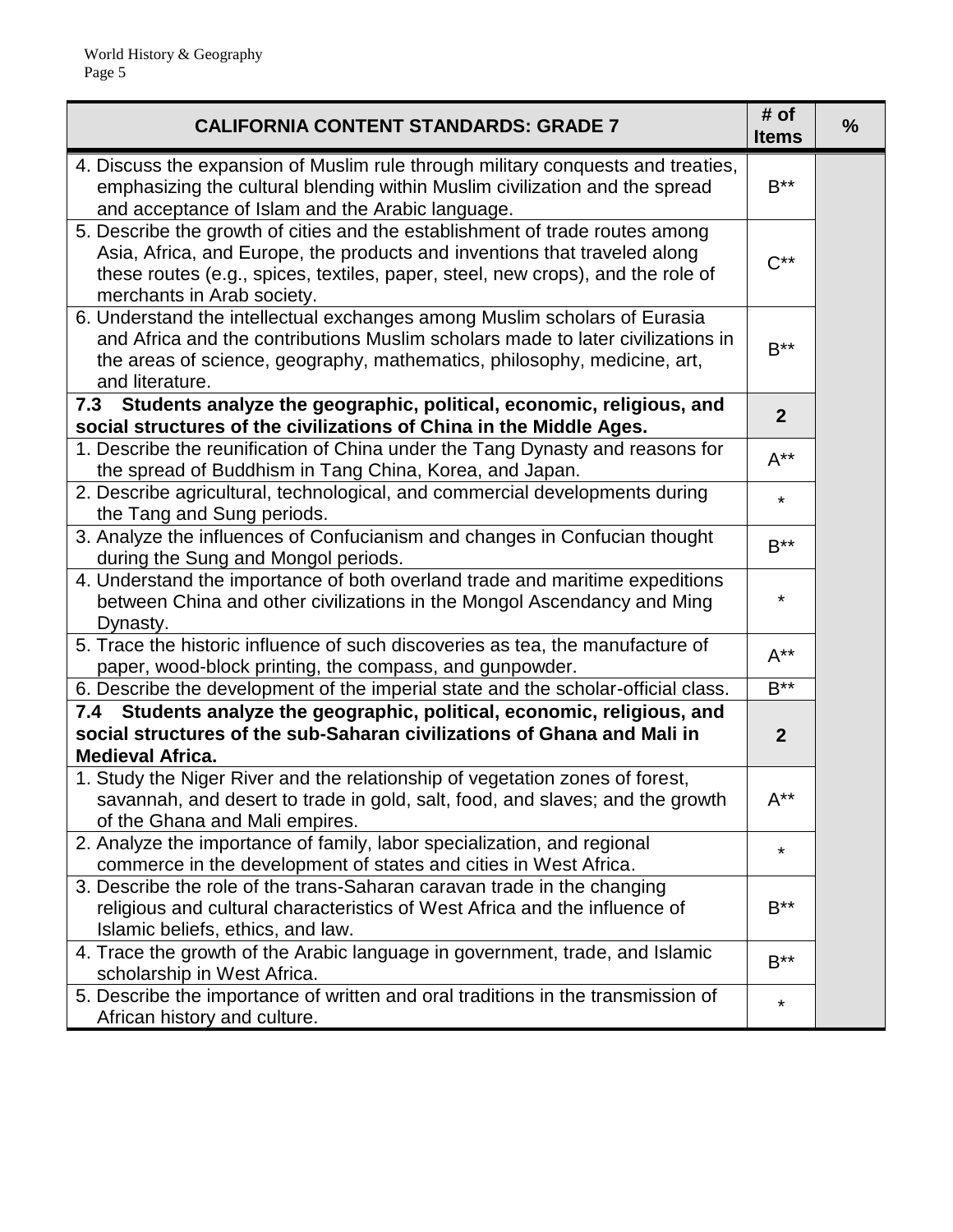| <b>CALIFORNIA CONTENT STANDARDS: GRADE 7</b>                                                                                                                                                                                                                                                               | # of<br><b>Items</b> | $\frac{0}{0}$ |
|------------------------------------------------------------------------------------------------------------------------------------------------------------------------------------------------------------------------------------------------------------------------------------------------------------|----------------------|---------------|
| 7.5 Students analyze the geographic, political, economic, religious, and<br>social structures of the civilizations of Medieval Japan.                                                                                                                                                                      | $\overline{2}$       |               |
| 1. Describe the significance of Japan's proximity to China and Korea and the<br>intellectual, linguistic, religious, and philosophical influence of those countries<br>on Japan.                                                                                                                           | $B***$               |               |
| 2. Discuss the reign of Prince Shotoku of Japan and the characteristics of<br>Japanese society and family life during his reign.                                                                                                                                                                           | $C^{**}$             |               |
| 3. Describe the values, social customs, and traditions prescribed by the lord-<br>vassal system consisting of shogun, daimyo, and samurai and the lasting<br>influence of the warrior code in the twentieth century.                                                                                       | $A^{**}$             |               |
| 4. Trace the development of distinctive forms of Japanese Buddhism.                                                                                                                                                                                                                                        | $C^{**}$             |               |
| 5. Study the ninth and tenth centuries' golden age of literature, art, and drama<br>and its lasting effects on culture today, including Murasaki Shikibu's Tale of<br>Genji.                                                                                                                               | *                    |               |
| 6. Analyze the rise of a military society in the late twelfth century and the role of<br>the samural in that society.                                                                                                                                                                                      | $A^{**}$             |               |
| 7.6 Students analyze the geographic, political, economic, religious, and<br>social structures of the civilizations of Medieval Europe.                                                                                                                                                                     | 3                    |               |
| 1. Study the geography of the Europe and the Eurasian land mass, including its<br>location, topography, waterways, vegetation, and climate and their<br>relationship to ways of life in Medieval Europe.                                                                                                   | *                    |               |
| 2. Describe the spread of Christianity north of the Alps and the roles played by<br>the early church and by monasteries in its diffusion after the fall of the<br>western half of the Roman Empire.                                                                                                        | ¥                    |               |
| 3. Understand the development of feudalism, its role in the medieval European<br>economy, the way in which it was influenced by physical geography (the role<br>of the manor and the growth of towns), and how feudal relationships provided<br>the foundation of political order.                         | $A^{**}$             |               |
| 4. Demonstrate an understanding of the conflict and cooperation between the<br>Papacy and European monarchs (e.g., Charlemagne, Gregory VII, Emperor<br>Henry IV).                                                                                                                                         | $A^{**}$             |               |
| 5. Know the significance of developments in medieval English legal and<br>constitutional practices and their importance in the rise of modern democratic<br>thought and representative institutions (e.g., Magna Carta, parliament,<br>development of habeas corpus, an independent judiciary in England). | $B***$               |               |
| 6. Discuss the causes and course of the religious Crusades and their effects on<br>the Christian, Muslim, and Jewish populations in Europe, with emphasis on<br>the increasing contact by Europeans with cultures of the Eastern<br>Mediterranean world.                                                   | $A^{**}$             |               |
| 7. Map the spread of the bubonic plague from Central Asia to China, the Middle<br>East, and Europe and describe its impact on global population.                                                                                                                                                           | ¥                    |               |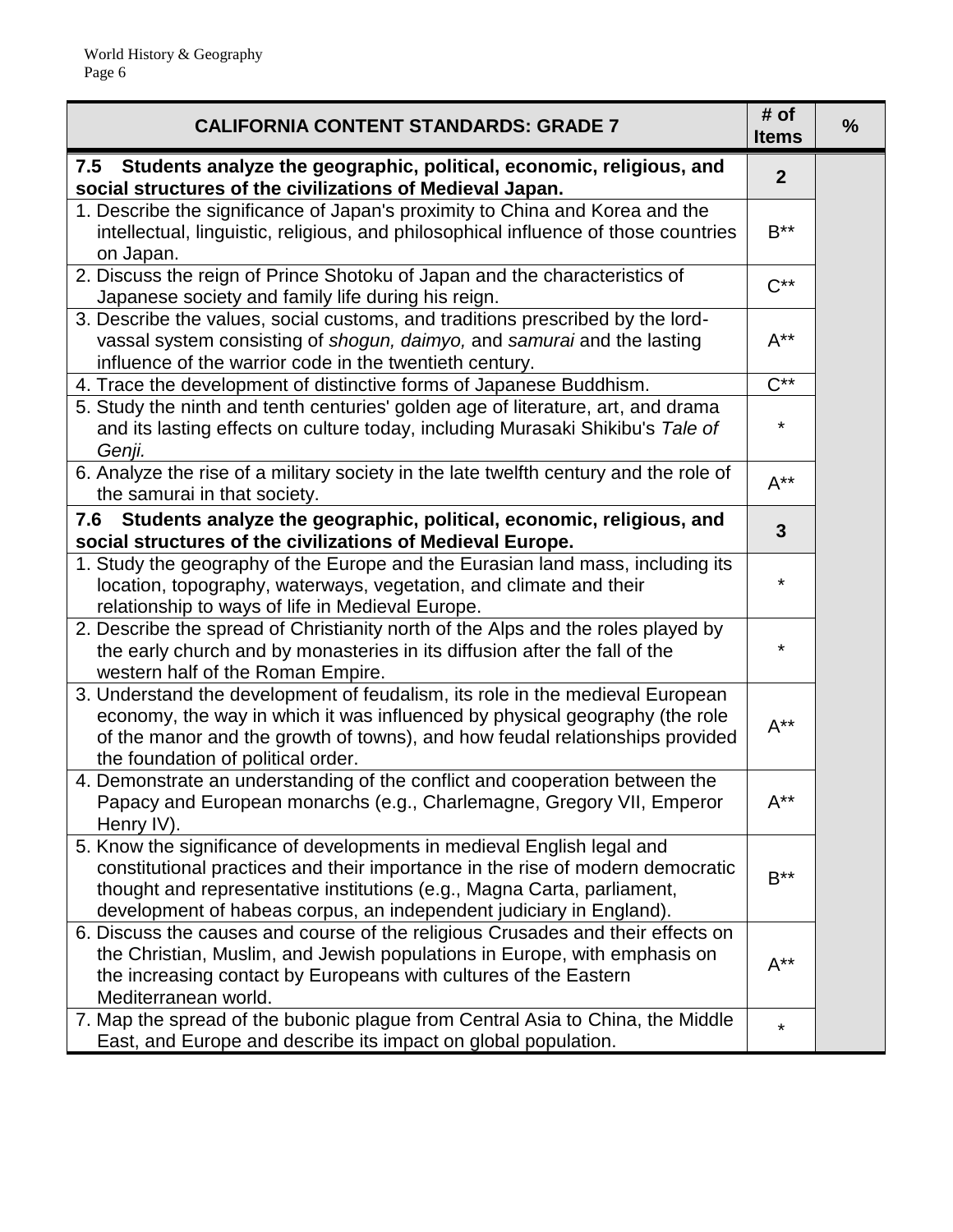| <b>CALIFORNIA CONTENT STANDARDS: GRADE 7</b>                                                                                                                                                                                                                                                                                                                                                                                             | # of<br><b>Items</b> | $\frac{9}{6}$ |
|------------------------------------------------------------------------------------------------------------------------------------------------------------------------------------------------------------------------------------------------------------------------------------------------------------------------------------------------------------------------------------------------------------------------------------------|----------------------|---------------|
| 8. Understand the importance of the Catholic church as a political, intellectual,<br>and aesthetic institution (e.g., founding of universities, political and spiritual<br>roles of the clergy, creation of monastic and mendicant religious orders,<br>preservation of the Latin language and religious texts, St. Thomas Aquinas's<br>synthesis of classical philosophy with Christian theology, and the concept of<br>"natural law"). | $B***$               |               |
| 9. Know the history of the decline of Muslim rule in the Iberian Peninsula that<br>culminated in the Reconquista and the rise of Spanish and Portuguese<br>kingdoms.                                                                                                                                                                                                                                                                     | $\star$              |               |
| 7.7 Students compare and contrast the geographic, political, economic,<br>religious, and social structures of the Mesoamerican and Andean<br>civilizations.                                                                                                                                                                                                                                                                              | $\overline{2}$       |               |
| 1. Study the locations, landforms, and climates of Mexico, Central America, and<br>South America and their effects on Mayan, Aztec, and Incan economies,<br>trade, and development of urban societies.                                                                                                                                                                                                                                   | $\star$              |               |
| 2. Study the roles of people in each society, including class structures, family<br>life, war-fare, religious beliefs and practices, and slavery.                                                                                                                                                                                                                                                                                        | $A^{**}$             |               |
| 3. Explain how and where each empire arose and how the Aztec and Incan<br>empires were defeated by the Spanish.                                                                                                                                                                                                                                                                                                                          | $A^{**}$             |               |
| 4. Describe the artistic and oral traditions and architecture in the three<br>civilizations.                                                                                                                                                                                                                                                                                                                                             | $B***$               |               |
| 5. Describe the Meso-American achievements in astronomy and mathematics,<br>including the development of the calendar and the Meso-American<br>knowledge of seasonal changes to the civilizations' agricultural systems.                                                                                                                                                                                                                 | $B^{\ast\ast}$       |               |
| <b>Reporting Cluster 3: RENAISSANCE/REFORMATION</b>                                                                                                                                                                                                                                                                                                                                                                                      | 10                   | 13%           |
| Students analyze the origins, accomplishments, and geographic<br>7.8<br>diffusion of the Renaissance.                                                                                                                                                                                                                                                                                                                                    | $\boldsymbol{2}$     |               |
| 1. Describe the way in which the revival of classical learning and the arts<br>fostered a new interest in humanism (i.e., a balance between intellect and<br>religious faith).                                                                                                                                                                                                                                                           | $A^{**}$             |               |
| 2. Explain the importance of Florence in the early stages of the Renaissance<br>and the growth of independent trading cities (e.g., Venice), with emphasis on<br>the cities' importance in the spread of Renaissance ideas.                                                                                                                                                                                                              | *                    |               |
| 3. Understand the effects of the reopening of the ancient "Silk Road" between<br>Europe and China, including Marco Polo's travels and the location of his<br>routes.                                                                                                                                                                                                                                                                     | *                    |               |
| 4. Describe the growth and effects of new ways of disseminating information<br>(e.g., the ability to manufacture paper, translation of the Bible into the<br>vernacular, printing).                                                                                                                                                                                                                                                      | $B^{\ast\ast}$       |               |
| 5. Detail advances made in literature, the arts, science, mathematics,<br>cartography, engineering, and the understanding of human anatomy and<br>astronomy (e.g., by Dante Alighieri, Leonardo da Vinci, Michelangelo di<br>Buonarroti Simoni, Johann Gutenberg, William Shakespeare).                                                                                                                                                  | $A^{**}$             |               |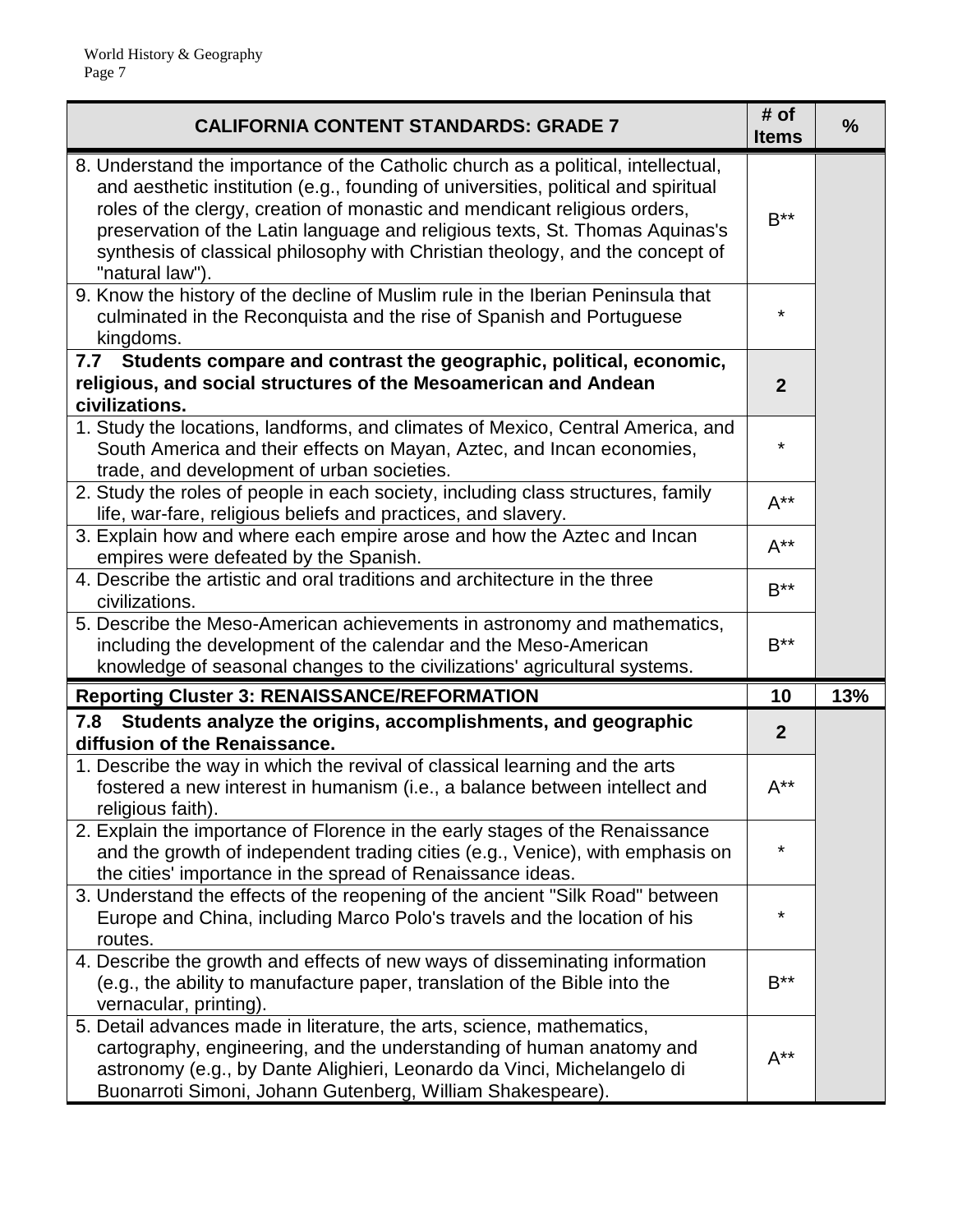| <b>CALIFORNIA CONTENT STANDARDS: GRADE 7</b>                                                                                                                                                                                                                                                                                                              | # of<br><b>Items</b>    | $\frac{9}{6}$ |
|-----------------------------------------------------------------------------------------------------------------------------------------------------------------------------------------------------------------------------------------------------------------------------------------------------------------------------------------------------------|-------------------------|---------------|
| 7.9<br>Students analyze the historical developments of the Reformation.                                                                                                                                                                                                                                                                                   | $\mathbf{3}$            |               |
| 1. List the causes for the internal turmoil in and weakening of the Catholic<br>church (e.g., tax policies, selling of indulgences).                                                                                                                                                                                                                      | $A^{**}$                |               |
| 2. Describe the theological, political, and economic ideas of the major figures<br>during the Reformation (e.g., Desiderius Erasmus, Martin Luther, John<br>Calvin, William Tyndale).                                                                                                                                                                     | $A^{**}$                |               |
| 3. Explain Protestants' new practices of church self-government and the<br>influence of those practices on the development of democratic practices and<br>ideas of federalism.                                                                                                                                                                            | $\mathsf{B}^{\ast\ast}$ |               |
| 4. Identify and locate the European regions that remained Catholic and those<br>that became Protestant and explain how the division affected the distribution<br>of religions in the New World.                                                                                                                                                           | $A^{**}$                |               |
| 5. Analyze how the Counter-Reformation revitalized the Catholic church and the<br>forces that fostered the movement (e.g., St. Ignatius of Loyola and the<br>Jesuits, the Council of Trent).                                                                                                                                                              | $B***$                  |               |
| 6. Understand the institution and impact of missionaries on Christianity and the<br>diffusion of Christianity from Europe to other parts of the world in the<br>medieval and early modern periods; locate missions on a world map.                                                                                                                        | $C^{**}$                |               |
| 7. Describe the Golden Age of cooperation between Jews and Muslims in<br>medieval Spain that promoted creativity in art, literature, and science,<br>including how that cooperation was terminated by the religious persecution of<br>individuals and groups (e.g., the Spanish Inquisition and the expulsion of<br>Jews and Muslims from Spain in 1492). | $B***$                  |               |
| 7.10 Students analyze the historical developments of the Scientific<br>Revolution and its lasting effect on religious, political, and cultural<br>institutions.                                                                                                                                                                                           | $\boldsymbol{2}$        |               |
| 1. Discuss the roots of the Scientific Revolution (e.g., Greek rationalism;<br>Jewish, Christian, and Muslim science; Renaissance humanism; new<br>knowledge from global exploration).                                                                                                                                                                    | $A^{**}$                |               |
| 2. Understand the significance of the new scientific theories (e.g., those of<br>Copernicus, Galileo, Kepler, Newton) and the significance of new inventions<br>(e.g., the telescope, microscope, thermometer, barometer).                                                                                                                                | $A^{**}$                |               |
| 3. Understand the scientific method advanced by Bacon and Descartes, the<br>influence of new scientific rationalism on the growth of democratic ideas, and<br>the coexistence of science with traditional religious beliefs.                                                                                                                              | $B***$                  |               |
| 7.11 Students analyze political and economic change in the sixteenth,<br>seventeenth, and eighteenth centuries (the Age of Exploration, the<br>Enlightenment, and the Age of Reason).                                                                                                                                                                     | 3                       |               |
| 1. Know the great voyages of discovery, the locations of the routes, and the<br>influence of cartography in the development of a new European worldview.                                                                                                                                                                                                  | $A^{**}$                |               |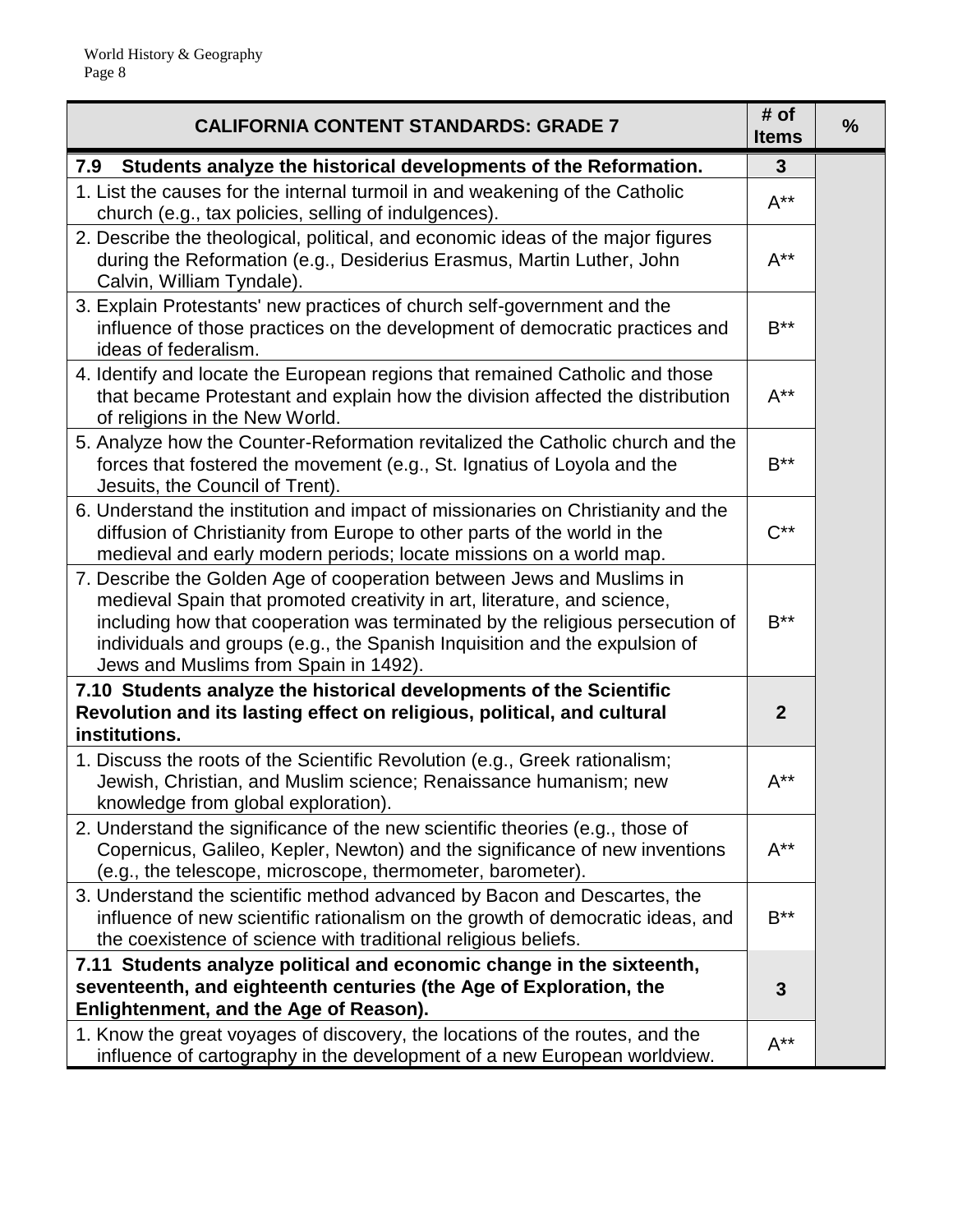| <b>CALIFORNIA CONTENT STANDARDS: GRADE 7</b>                                                                                                                                                                                                                                                                                                    | # of<br>ltems  | $\frac{9}{6}$ |
|-------------------------------------------------------------------------------------------------------------------------------------------------------------------------------------------------------------------------------------------------------------------------------------------------------------------------------------------------|----------------|---------------|
| 2. Discuss the exchanges of plants, animals, technology, culture, and ideas<br>among Europe, Africa, Asia, and the Americas in the fifteenth and sixteenth<br>centuries and the major economic and social effects on each continent.                                                                                                            | $B^{\ast\ast}$ |               |
| 3. Examine the origins of modern capitalism; the influence of mercantilism and<br>cottage industry; the elements and importance of a market economy in<br>seventeenth-century Europe; the changing international trading and<br>marketing patterns, including their locations on a world map; and the<br>influence of explorers and map makers. | $A^{**}$       |               |
| 4. Explain how the main ideas of the Enlightenment can be traced back to such<br>movements as the Renaissance, the Reformation, and the Scientific<br>Revolution and to the Greeks, Romans, and Christianity.                                                                                                                                   |                |               |
| 5. Describe how democratic thought and institutions were influenced by<br>Enlightenment thinkers (e.g., John Locke, Charles-Louis Montesquieu,<br>American founders).                                                                                                                                                                           | $A^{**}$       |               |
| 6. Discuss how the principles in the Magna Carta were embodied in such<br>documents as the English Bill of Rights and the American Declaration of<br>Independence.                                                                                                                                                                              | $\star$        |               |